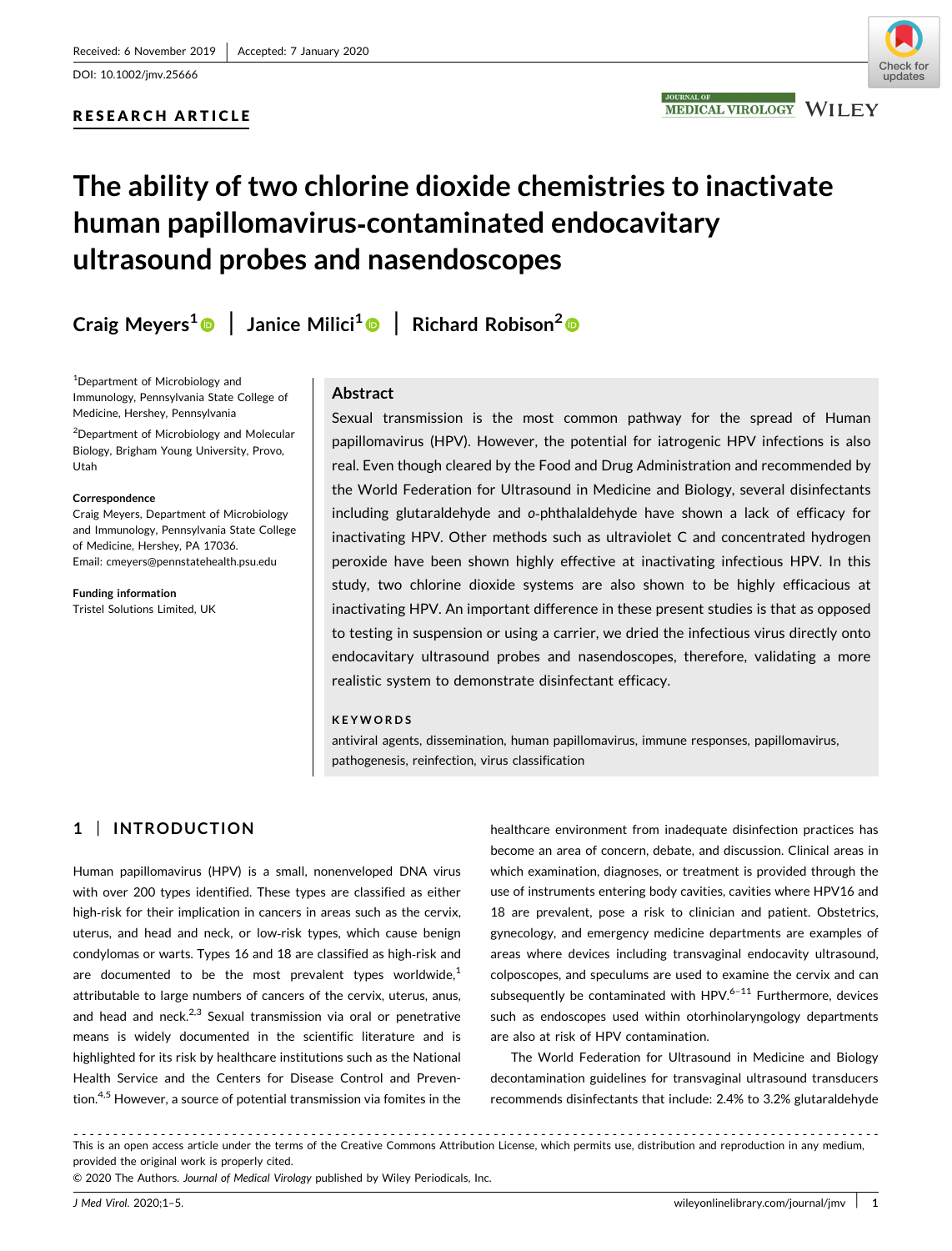# **2** WILEY-**WEDIAL MEYERS** ET AL.

(GTA), o‐phthalaldehyde (OPA), 7.5% hydrogen peroxide, 0.5% bleach, ultraviolet C (UVC) radiation at 200 to 280 nm and chlorine dioxide.<sup>12</sup> Our previous work in which testing was performed with UVC radiation at 253.7 nm, 0.525% and 0.87% bleach, and 31.5% sonicated hydrogen peroxide, has demonstrated the efficacy of these treatments in inactivating HPV16 and  $18.13-15$  Where only HPV16 was tested, disinfection was not achieved with 0.55% OPA, or 2.4% or 3.4% GTA.<sup>13-15</sup> We, therefore, considered the next logical step for testing would entail the assessment of chlorine dioxide, as recommended in the guidelines noted above. These chlorine dioxide products have been referenced in otorhinolaryngology disinfection guidelines such as ENT UK $^{16}$  and of the Official Journal of the Italian Society of Otorhinolaryngology.<sup>17</sup> Published studies show the use of chlorine dioxide products across the globe in countries including the UK, Australia, New Zealand, and Singapore. $18-21$  This report describes the testing of two chlorine dioxide products to determine their ability to adequately disinfect devices contaminated with HPV.

Here, we used a different approach for testing the two chlorine dioxide solutions against HPV16 and HPV18 vs. our previous studies, which assessed efficacy in suspension or carrier‐based assays. In this study, we contaminated actual medical devices, endocavitary ultrasound probes, and nasendoscopes, with the virus to simulate in‐use disinfection as closely as possible.

# 2 | MATERIALS AND METHODS

#### 2.1 | Cell culture and virus production

HaCaT cells were maintained in Dulbecco's modified Eagle's medium DMEM supplemented with 10% fetal bovine serum (FBS), 0.025 mg/ mL gentamicin, and 0.11 mg/mL sodium pyruvate. Primary human keratinocytes from newborn foreskin circumcision were isolated, as previously described.<sup>22,23</sup> The Human Subjects Protection Office of the Institutional Review Board at Penn State University College of Medicine screened our study design for exempt status according to institutional policies and the provisions of applicable federal regulations. They determined this study did not require formal IRB review because no human participants are involved as defined by federal regulations. Keratinocytes were maintained in 154 medium supplemented with a Human Keratinocyte Growth Supplement Kit (Cascade Biologics Inc, Portland, OR). Immortalized keratinocytes stably maintaining HPV episomes were cultured in E‐medium with J2‐3T3 feeder cells and grown in raft culture to produce a virus, as previously described.<sup>22,23</sup> Mature virus particles were harvested from tissues after 20 days. $24-26$  Rafts were harvested and the virus was isolated by homogenization in phosphate buffer (5 mM Na‐ phosphate; pH 8; 2 mM  $MgCl<sub>2</sub>$ ), as previously described.<sup>22,23</sup> All virus preparations for concentration and infectivity assays were treated with Benzonase (375 U) at 37°C for 1 hour to remove any unencapsidated viral genomes. Samples were adjusted to 1M NaCl and centrifuged at 4°C for 10 minutes at 10 500 rcf to remove cellular debris.

#### 2.2 | Virus titers

To release the viral genomes, 10 mL of a virus preparation was resuspended in 200 mL HIRT DNA extraction buffer (400 mM NaCl/ 10 mM Tris‐HCl, pH 7.4/10 mM EDTA, pH 8.0), with 2 mL 20 mg/mL Proteinase K, and 10 mL 10% sodium dodecyl sulfate for 2 hours at 37°C. The DNA was purified by phenol-chloroform extraction followed by ethanol precipitation and resuspension in 20 mL TE. Titers were determined using a quantitative polymerase chain reaction (qPCR)‐based DNA encapsidation assay utilizing a Qiagen Quantitect SYBR Green PCR Kit. $^{23}$  Amplification of the viral genome target was performed using the previously described E2 primers against a standard curve of 10‐fold serial dilutions from  $10^8$  to  $10^4$  copies per mL.<sup>23</sup> For infection assays, HaCaT cells were seeded in 24-well plates with 50 000 cells per well 2 days before infection. Compounds were mixed with virus and media in a total volume of 500 µL before addition to cells. An multiplicity of infection (MOI) of 10 particles per cell was used unless otherwise noted. The virus was incubated with the cells for 48 hours at 37°C and messenger RNA was harvested using a Qiagen RNAeasy Kit.

#### 2.3 | Instrument preparation

Instruments tested were (a) nasendoscopes and (b) endocavity ultrasound probes. An organic load (soil) of 5% FBS was added to the virus suspension and spread along the length of the insertion tube of each device, representing the part of the instrument exposed to the patient. The inoculated instruments were allowed to dry in a laminar flow cabinet for 30 minutes or until dry.

## 2.4 | Disinfectants

The two chlorine dioxide disinfection procedures used were from Tristel Solutions Limited: (a) the Tristel Trio Wipes System and (b) Tristel Duo. The ability of each procedure to inactivate authentic HPV16 and 18 was evaluated separately. As a positive disinfection control, sodium hypochlorite was used at the manufacturer's recommended concentration of 0.87% (8700 parts per million) (Pure Bright Germicidal Ultra Bleach, KIK International). The use of this control was based on its previously demonstrated efficacy against HPV16 and 18, in both suspension and carrier tests. $14,15$  To control for virus recovery after drying onto the probe, some probes were not treated with disinfectant and the virus was removed and tested for infectivity, as described below. All disinfectant products were used according to the manufacturer's instructions for use.

# 2.5 | Disinfection procedure

The endocavity ultrasound probe and nasendoscope were disinfected using a three‐step Tristel Trio Wipes System. This included a preclean wipe to clean the instruments, a sporicidal wipe to disinfect the instrument with a contact time of 30 seconds, and a rinse wipe to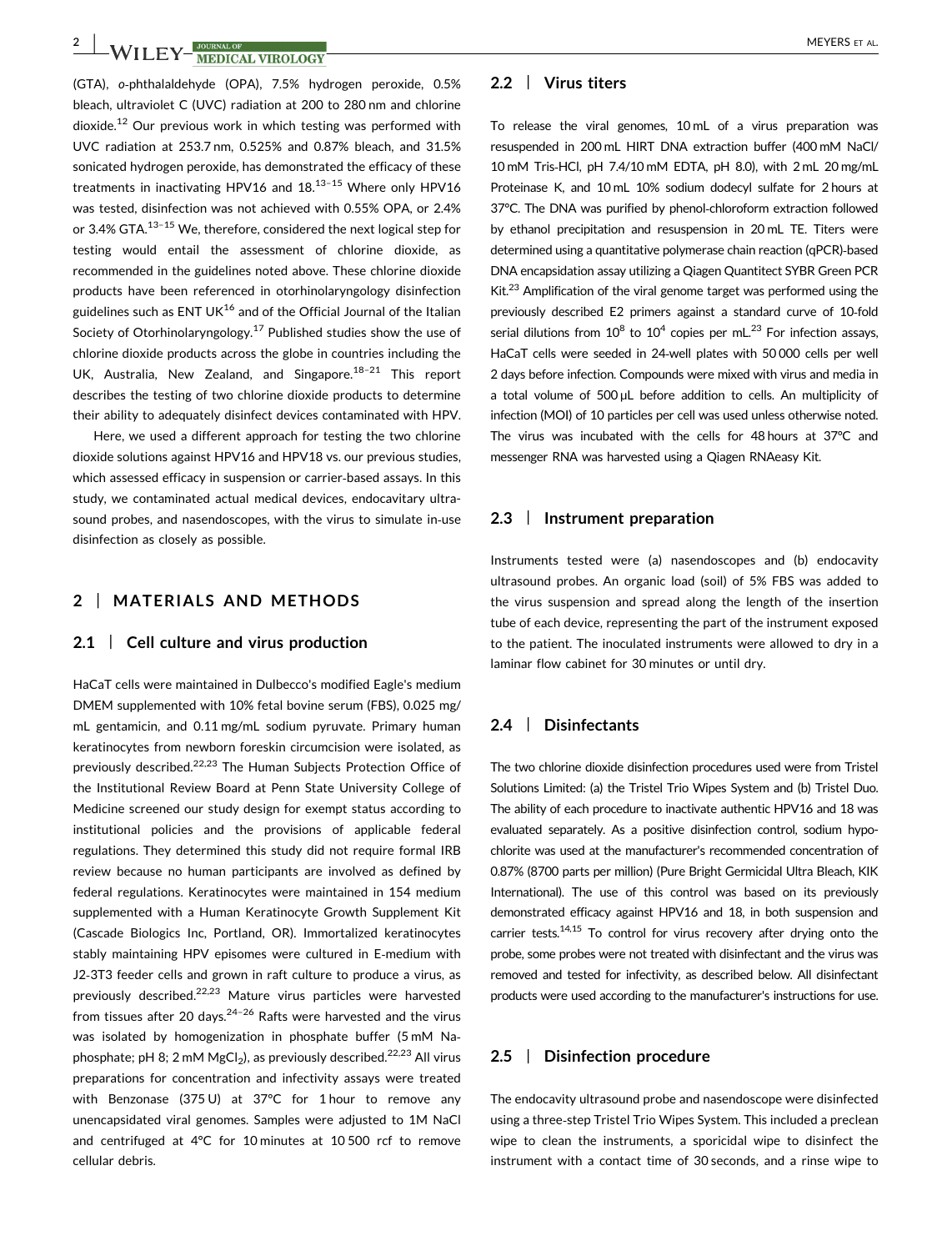remove any chemical residue. This procedure replicates the standard decontamination guidelines for semicritical medical devices, which includes a cleaning step, a disinfection step, and a rinsing step.

The second set of endocavity ultrasound probes (Siemens) was disinfected by first using a preclean wipe to replicate the removal of ultrasound gel from a sheath that would be present on a device after a clinical procedure. The device was then disinfected with two aliquots of Tristel Duo applied via a low linting Duo Wipe, utilizing a 30 second contact time for efficacy.

Nasendoscopes (Karl Storz Medical Supplies) were also used for testing and were similarly treated with Tristel Duo and the Duo Wipe, except no initial cleaning procedure, was performed. The omission of the cleaning step was to replicate a worst‐case scenario wherein the cleaning step may be missed, or if soiling remained on the device post-cleaning.

After the procedures, a base neutralizer (7% glycine) was used to rinse and scrape 2X the chlorine dioxide treated instruments, after which they were washed 2X with phosphate‐buffered saline (PBS) to dilute any residues of chlorine dioxide left and halt further action. All samples were filtered and washed with HaCat cell media 3X and assayed for infectivity as previously described.<sup>15</sup> All disinfection efficacy tests were conducted in triplicate with separate batches of the virus.

# 2.6 | HPV infectivity assay

Infection was analyzed using a previously described RT‐qPCR‐ based infectivity assay for  $E1E4$  transcript levels.<sup>23</sup> The  $E1E4$ spliced transcript was amplified using primers specific for the spliced transcript. HPV16 and 18 infectivity assays were performed using HaCat cells, as previously described. $22,23$ Complete viral inactivation was considered achieved when post disinfection infectivity assays showed equivalent or higher  $C_t$  values than uninfected controls.

# 3 | RESULTS

The chlorine dioxide solutions were able to produce a >99.99% reduction in infectivity of HPV16 and 18 with soil (5% BSA) included in the assays (Figure 1). The reduction is similar to that seen with 0.87% sodium hypochlorite. The differences seen in the  $log_{10}$ reduction values between the tests with the same virus type and between virus types reflect different starting titers.

The efficacy of chlorine dioxide on HPV16 was similar to that of sodium hypochlorite in our previous study, the difference is that the previous testing was performed in a suspension‐based assay, mixing the virus with the disinfectant in solution and not by applying the virus directly onto the devices, as we have done in this present study. But it did allow us to determine the differences in efficacy between different chemical groups: alcohols (ethanol, isopropanol), aldehydes (GTA, OPA), phenol and oxidizing agents (PAA‐silver, sodium hypochlorite, chlorine dioxide).<sup>14</sup>



FIGURE 1 Susceptibility of HPV16 and HPV18 virions to chlorine dioxide disinfectants. A total of  $1 \times 10^7$  HPV16 (A) or HPV18 (B) particles were mixed with organic soil (5% FBS) and dried onto the nasendoscope (Nas) or transvaginal (TV) ultrasound probes. Two different chlorine dioxide disinfection procedures were tested; Tristel Duo (Duo) and Tristel Trio Wipes (Trio), As a control for infectious virus recovery, HPV16 and HPV18 were mixed with soil and dried onto probes, but no disinfection procedure was included. Hypochlorite was included as a positive control for disinfection efficacy. Graphs show  $log_{10}$  reduction of infectivity for each condition tested. HaCat cells were used for the infectivity assays. The dotted line marks the FDA required  $4 \log_{10}$ reductions. FDA, Food and Drug Administration

## 4 | DISCUSSION

In this study, we report the first results of two procedures simulating in‐use disinfection of native HPV16‐ and HPV18‐contaminated devices. These findings support our previous work, which demonstrates that oxidizing chemistries, including hydrogen peroxide, peracetic acid blended with silver, sodium hypochlorite,  $13,15,27$  and now chlorine dioxide, are effective at inactivating both HPV16 and HPV18.

These results show that a manual procedure can be used to disinfect HPV‐contaminated devices that may not withstand methods that utilize submersion, heat, or radiation. The endocavity ultrasound probes (Siemens) and nasendoscopes (Karl Storz Medical Supplies) used for our study are representative of these devices with each device having their unique curves, ridges, and cavities that can affect the appropriate disinfection.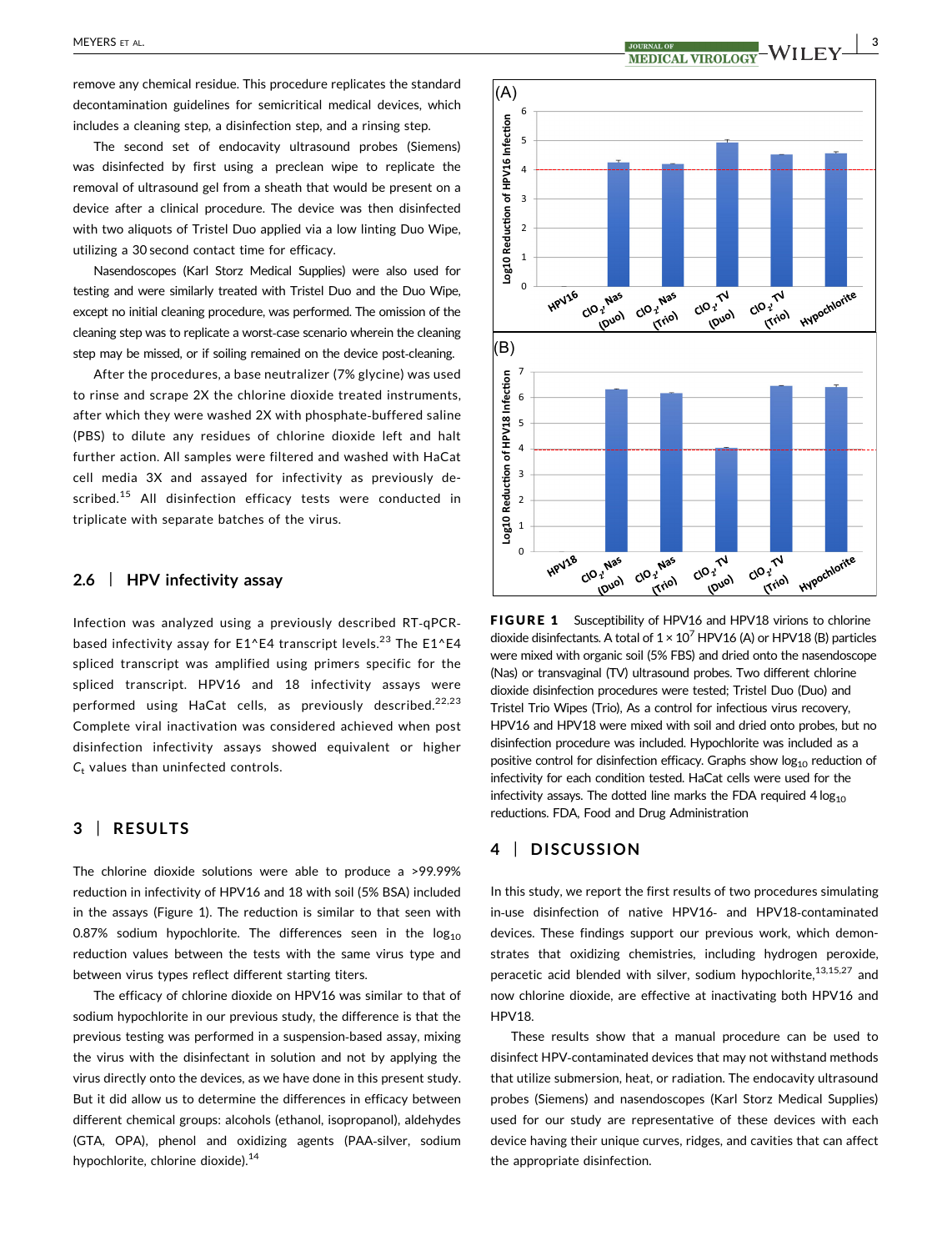# A WILEY-WEDICAL VIROLOGY MEYERS ET AL.

Furthermore and more importantly, it provides a solution to those devices that are also mobile/transportable, such as those used within the community setting by healthcare practitioners. In these scenarios, a transportable, simple method that achieves disinfection efficacy in short contact time, is sorely needed.

Medical devices for examination/diagnoses that can be used in a high patient throughput manner and be transported easily are becoming more prevalent in the healthcare industry, especially in developing countries. A good example of this is mobile colposcopy. These devices are used to examine the cervix and determine any abnormal cells or precancerous lesions that may be present. These same countries are less likely to be able to afford an automated disinfection system, and an easily transported, non‐machine‐based system for disinfection would be of great benefit.

HPV is a nonenveloped virus, which has demonstrated resistance to many disinfectants, including those which are Food and Drug Administration cleared for high-level disinfection (GTA, OPA).<sup>13-15</sup> Current guidelines require high‐level disinfection of ultrasound probes used in semicritical applications including procedures that may involve contact with mucous membranes or broken skin.<sup>28</sup> By definition, high‐level disinfection refers to the complete elimination of all viruses and microorganisms, with the exception of bacterial endospores, some of which are permitted to remain.<sup>28</sup>

Some devices make close contact with the patient in areas in which HPV is prevalent, and studies have demonstrated that colposcopes are contaminated with HPV DNA, as are the glove boxes used by medical practitioners.<sup>8</sup> Although DNA detection does not necessarily indicate the presence of viable and infective microorganisms, the work of M'Zali et al<sup>9</sup> showed that HPV virions remain present on ultrasound devices used in women's healthcare, following standard disinfection protocols. This indicates that standard protocols are inadequate to properly disinfect these devices, putting both patient and clinician at risk for HPV transmission.

In addition to those devices used in women's healthcare, devices that enter the mucosal cavity of the head and neck are also at risk for contamination with HPV. In the case of emergency (eg, ambulatory) and point of use care, instruments such as those used to intubate patients with breathing difficulties, are exposed to mucosal secretions. To aid in the quick turnaround of device usage, manual disinfection procedures could be pivotal. It may also save in overall healthcare costs, as rapid disinfection methods would reduce device reprocessing downtime and also reduce the number of required devices.

A steady increase in carcinomas of the head and neck has been reported in many countries including New Zealand,<sup>29</sup> Sweden,<sup>30,31</sup> Denmark,<sup>32</sup> and the United States.<sup>33</sup> Presence of HPV DNA within tumor samples has been demonstrated through PCR amplification of specific gene sections, indicative of active HPV infection. Furthermore, data demonstrate the percentage of male patients positive for HPV in the carcinomas of the head and neck is higher than that of females. It is postulated that the higher prevalence in men may be due to the higher viral load of HPV within the vagina and cervix than on the penis. $34$ Research from Hernandez et al $^{35}$  supports these findings, revealing

transmission of HPV is higher from the cervix to the penis than from the penis to the vagina. Thus, it is possible that transmission of HPV during oral sex of a man with a woman may be more likely to occur than the oral sex of a woman with a man, providing a potential explanation for the differing percentages seen. This adds another level to the importance of controlling the potential of high contamination rates on devices used in the head and neck area.

#### ORCID

Craig Meyers **b** <http://orcid.org/0000-0001-8773-3976> Janice Milici D <http://orcid.org/0000-0001-9185-1457> Richard Robison **b** <http://orcid.org/0000-0002-4324-5169>

#### REFERENCES

- 1. Forman D, de Martel C, Lacey CJ, et al. Global burden of human papillomavirus and related diseases. Vaccine. 2012;30(suppl 5):F12-F23.<https://doi.org/10.1016/j.vaccine.2012.07.055>
- 2. Serrano B, de Sanjosé S, Tous S, et al. Human papillomavirus genotype attribution for HPVs 6, 11, 16, 18, 31, 33, 45, 52 and 58 in female anogenital lesions. Eur J Cancer. 2015;51(13):1732‐1741. <https://doi.org/10.1016/j.ejca.2015.06.001>
- 3. de Martel C, Plummer M, Vignat J, Franceschi S. Worldwide burden of cancer attributable to HPV by site, country and HPV type. Int J Cancer. 2017;141(4):664‐670.<https://doi.org/10.1002/ijc.30716>
- 4. National Health Service. A guide to throat cancer caused by oral HPV (human papilloma virus in the mouth/throat) infection. [Internet]. 2018. [https://www.hey.nhs.uk/patient](https://www.hey.nhs.uk/patient-leaflet/gudie-throat-cancer-caused-oral-hpv-human-papilloma-virus-mouththroat-infection)‐leaflet/gudie‐throat‐cancer‐ caused‐oral‐hpv‐human‐papilloma‐virus‐[mouththroat](https://www.hey.nhs.uk/patient-leaflet/gudie-throat-cancer-caused-oral-hpv-human-papilloma-virus-mouththroat-infection)‐infection
- 5. Centers for Disease Control and Prevention. Human papillomavirus. [Internet]. 2019.<https://www.cdc.gov/vaccines/pubs/pinkbook/hpv.html>
- 6. Strauss S, Sastry P, Sonnex C, Edwards S, Gray J. Contamination of environmental surfaces by genital human papillomaviruses. Sex Transm Infect. 2002;78(2):135‐138.
- 7. Ferenczy A, Bergeron C, Richart RM. Carbon dioxide laser energy disperses human papillomavirus deoxyribonucleic acid onto treatment fields. Am J Obstet Gynecol. 1990;163(4 Pt 1):1271‐1274.
- 8. Gallay C, Miranda E, Schaefer S, et al. Human papillomavirus (HPV) contamination of gynaecological equipment. Sex Transm Infect. 2016; 92(1):19‐23. [https://doi.org/10.1136/sextrans](https://doi.org/10.1136/sextrans-2014-051977)‐2014‐051977
- 9. M'Zali F, Bounizra C, Leroy S, Mekki Y, Quentin‐Noury C, Kann M. Persistence of microbial contamination on transvaginal ultrasound probes despite low‐level disinfection procedure. PLoS One. 2014;9(4): e93368.<https://doi.org/10.1371/journal.pone.0093368>
- 10. Ma ST, Yeung AC, Chan PK, Graham CA. Transvaginal ultrasound probe contamination by the human papillomavirus in the emergency department. Emerg Med J. 2013;30(6):472‐475. [https://doi.org/10.](https://doi.org/10.1136/emermed-2012-201407) [1136/emermed](https://doi.org/10.1136/emermed-2012-201407)‐2012‐201407
- 11. Casalegno J, Le Bail Carval K, Eibach D, et al. High risk HPV contamination of endocavity vaginal ultrasound probes: an underestimated route of nosocomial infection? PLoS One. 2012;7(10): e48137.<https://doi.org/10.1371/journal.pone.0048137>
- 12. Abramowicz JS, Evans DH, Fowlkes JB, Maršal K, terHaar G. Guidelines for cleaning transvaginal ultrasound transducers between patients. Ultrasound Med Biol. 2017;43(5):1076‐1079. [https://doi.org/](https://doi.org/10.1016/j.ultrasmedbio.2017.01.002) [10.1016/j.ultrasmedbio.2017.01.002](https://doi.org/10.1016/j.ultrasmedbio.2017.01.002)
- 13. Meyers C, Milici J, Robison R. UVC radiation as an effective disinfectant method to inactivate human papillomaviruses. PLoS One. 2017;12(10):e0187377. [https://doi.org/10.1371/journal.pone.](https://doi.org/10.1371/journal.pone.0187377) [0187377](https://doi.org/10.1371/journal.pone.0187377)